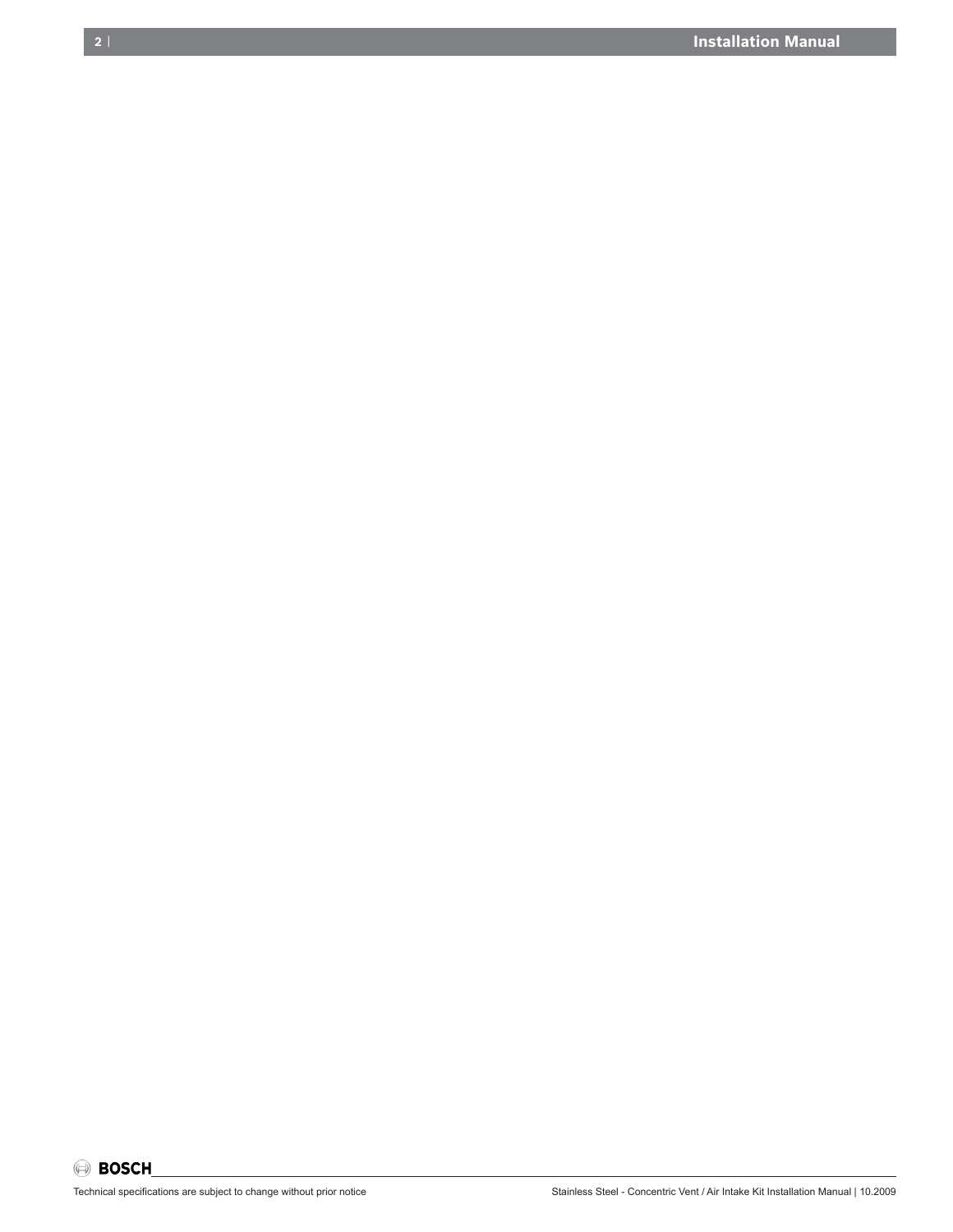## **Table of Contents**

| 1 Introduction                              |   |
|---------------------------------------------|---|
| 1.1 Items included with Concentric vent kit | Λ |
| 1.2 Venting material compatibility          | Λ |

| $\sim$ | <b>Installation</b> |  |
|--------|---------------------|--|
|--------|---------------------|--|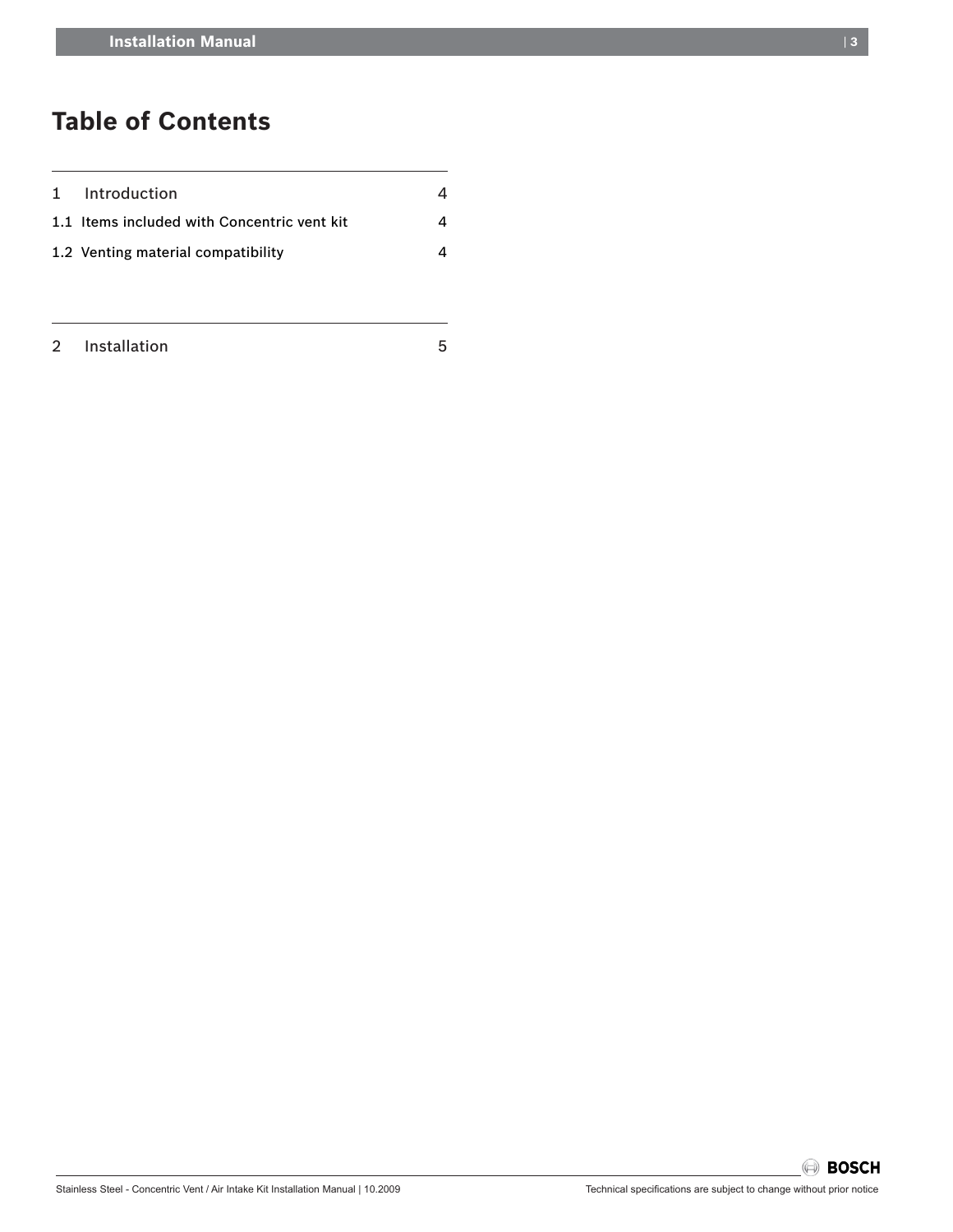## **1 Introduction**



**CAUTION:**

**The following is not a substitute for the tankless water heater installation manual. The entire installation must conform with the specifications listed in the tankless water heater installation manual.**

The following stainless concentric vent kit is designed to provide one penetration point through the exterior wall for both combustion air and exhaust vent piping. This kit is only for horizontal sidewall terminations. It is not approved for through the roof, vertical terminations. The stainless concentric vent kit is compatible with the following Bosch tankless water heaters:

- GWH 2400 ES
- GWH 2700 ES
- GWH 715 ES
- Evolution 500

#### **1.1 Items included with Concentric Vent kit:**

See Figure 1



*Fig. 1 Concentric vent kit components* 

- Item 1 intake pipe connector
- Item 2 exterior wall chase
- Item 3 bag of screws

This kit can be ordered from your local supplier (part# ESHCK).

#### **1.2 Venting material compatibility**

The exhaust vent piping used with this kit must be 3" sealed single wall stainless steel (AL29-4C). The combustion air piping used with this kit must be 3" sealed PVC or any other rigid pipe.



| Approved            | <b>Manufacturer part numbers</b> |                |                 |  |
|---------------------|----------------------------------|----------------|-----------------|--|
| terminals           | Z-flex                           | <b>Protech</b> | <b>Heat Fab</b> |  |
| 13" Tee<br>Terminal | 2SVSTTF03                        | FSTT3          | 9390TFF         |  |

*Table 1 Approved Tee Terminals*



 **The exhaust vent piping and tee terminal used with the kit must be from the same vent pipe manufacturer.**

#### **1.3 Concentric Vent kit dimensions**



*Fig. 2 Concentric Vent kit dimensions*

**BOSCH**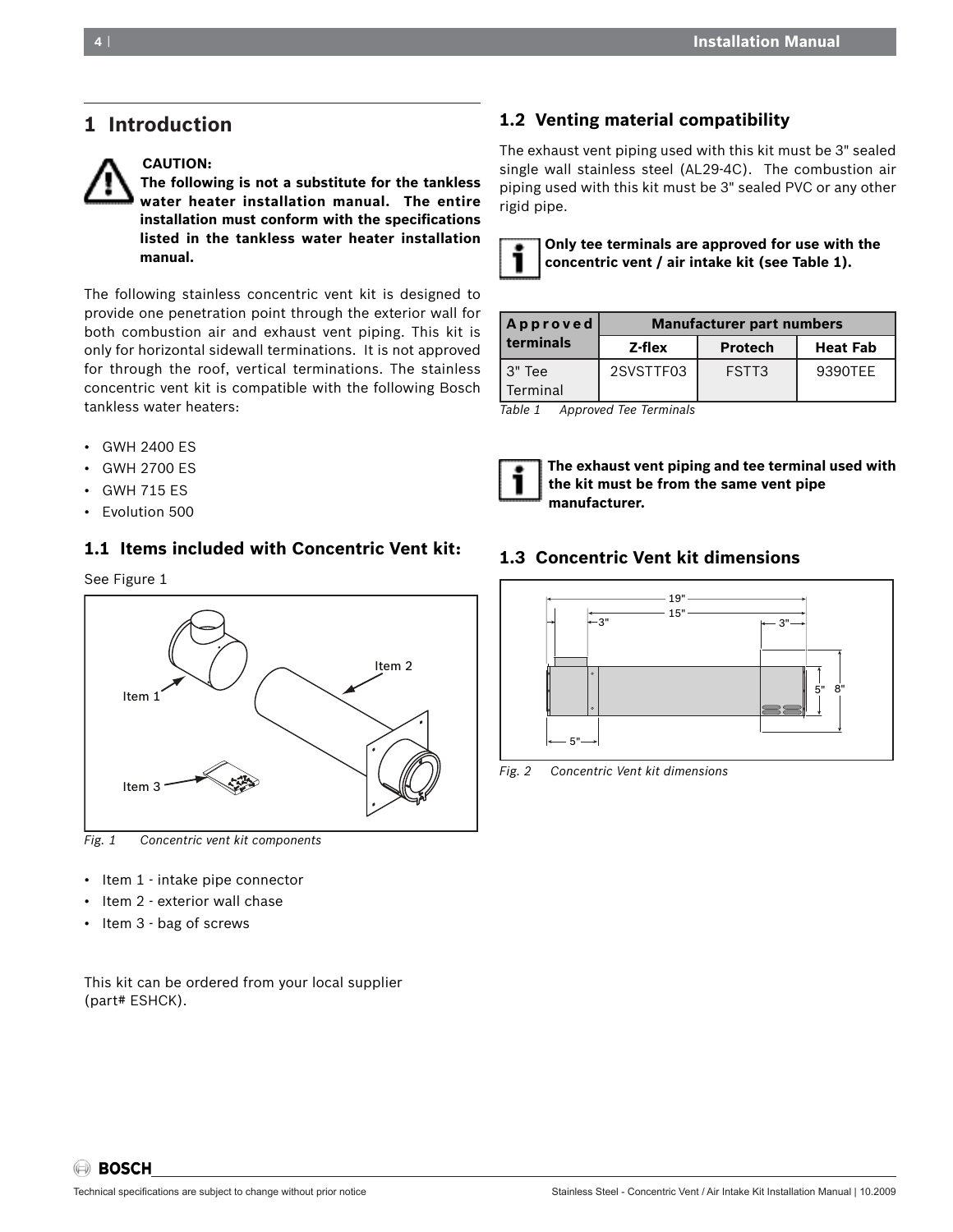## **2 Installation**

- 1. Ensure all items listed in Section 1.1 are complete.
- 2. Common installation practice is to determine the termination and exterior wall penetration point first. Next, design the venting/intake piping layout back to the heater. Keep in mind, centrally locating the water heater, whenever possible, is recommended to keep hot water distribution times even thoughout the structure.
- 3. To determine the appropriate penetration point, refer to the allowable termination clearances listed in Figure 7.
- 4. Once penetration point is determined, use a 5" hole saw with proper blade (depending on wall construction) to cut hole for kit installation.
- 5. Insert Item 2 (Fig. 1) through exterior wall from the outside until flange is flush with wall surface. Ensure that combustion air openings on Item 2 face toward the ground as shown in Fig. 6. Secure flange to exterior wall with screws provided.
- 6.   Connect item 1 to item 2 (Fig. 1) from inside the structure. The air intake connection opening (Item 1) can be turned to best suit the connection of the intake pipe. Secure both items with machine screws provided.
- 7. Locate end clamps on concentric kit (Fig. 3, step 1). Open clamps as shown in Figure 3, step 2.



*Fig. 3 Concentric end clamps*

8. Insert vent piping through the concentric vent kit. Close end clamps around vent pipe (Fig. 4, step 3). Secure clamps by inserting screws where shown (Fig. 4, step 4).



*Fig. 4 Securing vent piping with clamps*

9. On the outside of the structure, connect tee terminal to exhaust vent pipe (Fig. 5). Be sure to maintain 12" clearance from exterior wall to tee terminal as indicated in Figure 6.



10. Connect combustion air piping to air intake connection on concentric vent kit (Fig. 5). Secure with machine screws.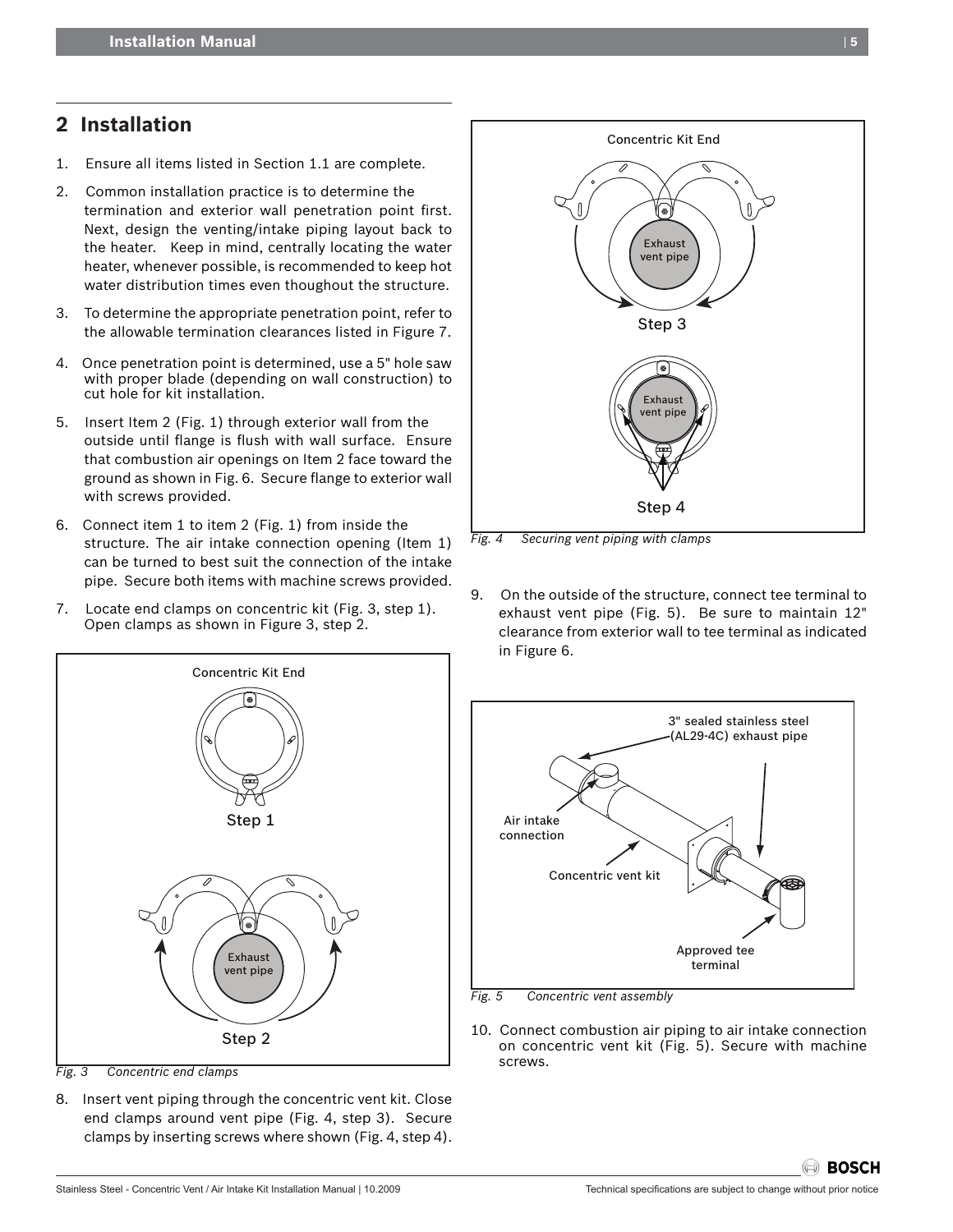- 10. Finish exhaust vent and combustion air piping installation back to the water heater.
- 11. Complete tankless water heater installation per the water heater's installation manual (Fig. 6).



*Fig. 6 Completed concentric vent kit installation*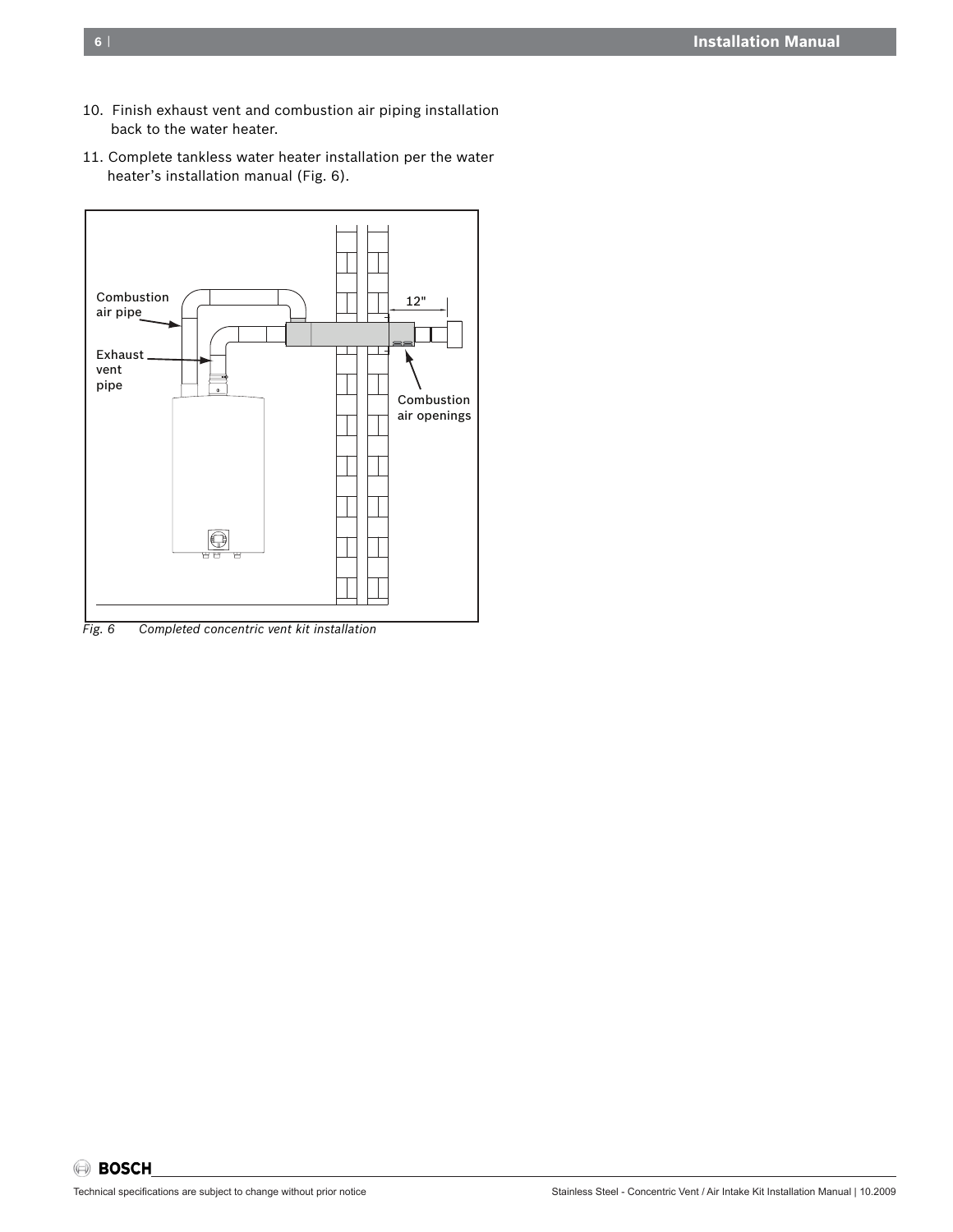

|   |                                                                                                                                                                      | 1)<br>Canadian installations                                      | U.S. installations $^{2)}$                     |
|---|----------------------------------------------------------------------------------------------------------------------------------------------------------------------|-------------------------------------------------------------------|------------------------------------------------|
| A | Clearance above grade, veranda, porch, deck or balcony                                                                                                               | 12 in.                                                            | 12 in.                                         |
| B | Clearance to window or door that may be opened                                                                                                                       | 36 in.                                                            | 12 in.                                         |
| C | Clearance to permanently closed window                                                                                                                               | $\star$                                                           | $\ddot{\phantom{1}}$                           |
| D | Vertical clearance to ventilated soffit located above the vent<br>terminator within a horizontal distance of 2 feet (61cm) from the<br>center line of the terminator | $\star$                                                           | $\star$                                        |
| E | Clearance to unventilated soffit                                                                                                                                     | $\star$                                                           | $\star$                                        |
| F | Clearance to outside corner                                                                                                                                          | $\star$                                                           | $\star$                                        |
| G | Clearance to inside corner                                                                                                                                           | $\star$                                                           | $\star$                                        |
| H | Clearance to each side of center line extended above meter/<br>regulator assembly                                                                                    | 36 in. within a height 15 feet above<br>meter/ regulator assembly | $\star$                                        |
|   | Clearance to service regulator vent outlet                                                                                                                           | 36 in.                                                            | $\star$                                        |
| J | Clearance to non-mechanical air supply inlet to building or the<br>combustion air inlet to any other application                                                     | 36 in.                                                            | 12 in.                                         |
| K | Clearance to mechanical air supply inlet                                                                                                                             | 72 in.                                                            | 36 in. above if within 10 feet<br>horizontally |
| L | Clearance above paved sidewalk or paved driveway located on<br>public property                                                                                       | 84 in. $3)$                                                       | $^\star$                                       |
| M | Clearance under veranda, porch deck or balcony                                                                                                                       | 12 in. $4)$                                                       | $\star$                                        |

1) In accordance with the current CSA B149.1 Natural Gas and Propane Installation Code<br>2) In accordance with the current ANSI Z223.1 / NFPA 54 National Fuel Gas Code

2) In accordance with the current ANSI Z223.1 / NFPA 54 National Fuel Gas Code<br>3) A vent shall not terminate directly above a sidewalk or paved driveway that is located betwee<br>4) Permitted only if veranda, porch, deck or b A vent shall not terminate directly above a sidewalk or paved driveway that is located between two single family dwellings and serves both dwellings. Permitted only if veranda, porch, deck or balcony is fully open on a minimum of two sides beneath the floor.

For clearances not specified in ANSI Z223.1 / NFPA54 or CSA-B149.1, one of the following shall be indicated:

a) A minimum clearance value determined by testing in accordance with section 2.20, or;

b) A reference to the following footnote:

"Clearance in accordance with local installation codes and the requirements of the gas supplier."

*Fig. 7 Required direct vent terminal clearances (twin pipe / concentric penetration)*